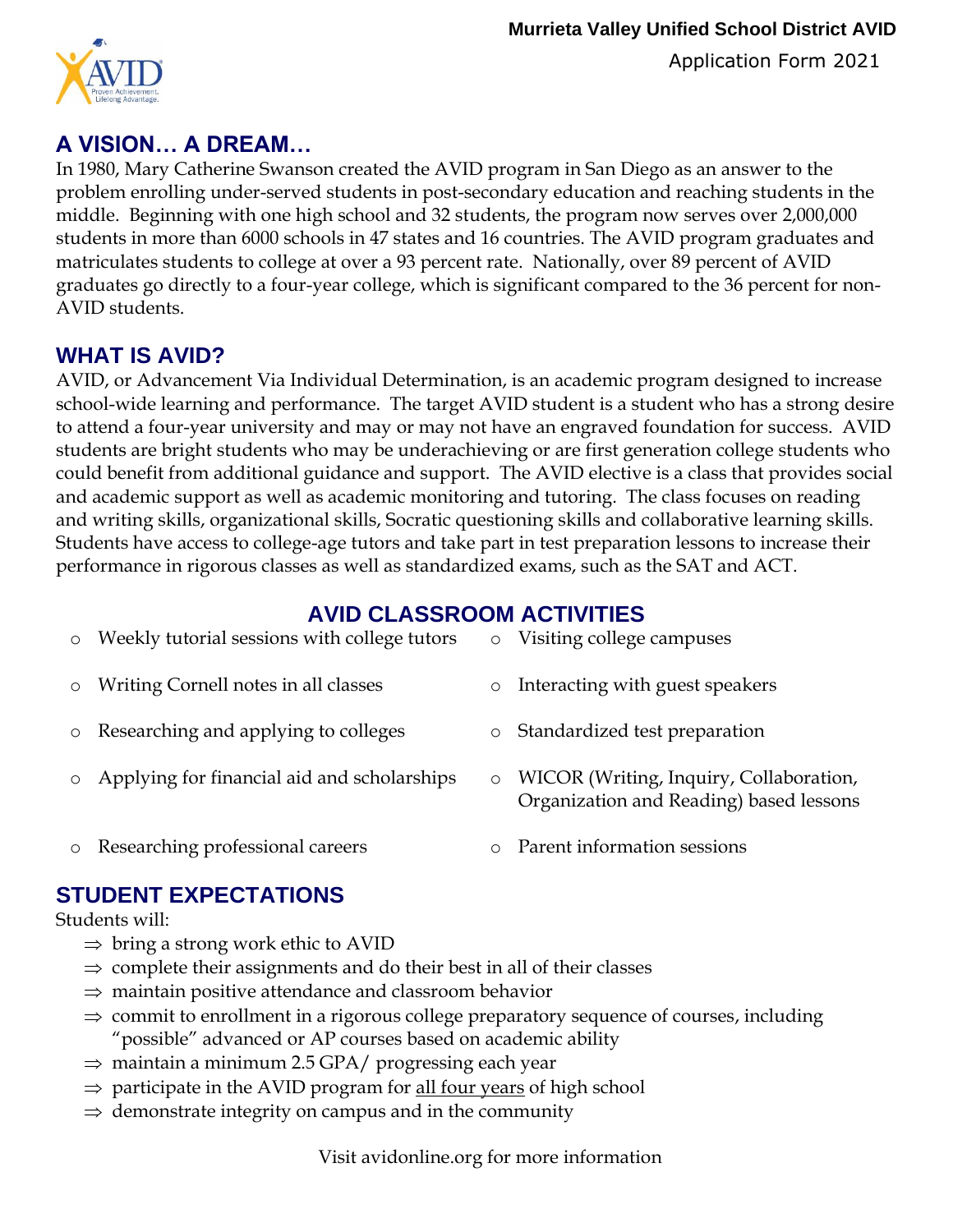# **AVID Application Form 2021**

| <b>Student Name:</b>                                 |               |                 |                |
|------------------------------------------------------|---------------|-----------------|----------------|
| Student Email:                                       |               |                 |                |
| Parent/Guardian Name:                                |               |                 |                |
| Parent Email:                                        |               |                 |                |
| High School:                                         | Murrieta Mesa | Murrieta Valley | Vista Murrieta |
| Address:                                             |               |                 |                |
| Phone #                                              |               |                 |                |
| <b>Current School</b>                                |               |                 |                |
| Current CUMULATIVE GPA<br>$(6^{th}, 7^{th}, 8^{th})$ |               |                 |                |
|                                                      |               |                 |                |

| Post-high school  |  |
|-------------------|--|
| educational plan: |  |

## **I am interested in participating in the AVID College Preparatory program and would like to complete the application process.**

| Student Signature: |  |  |  |
|--------------------|--|--|--|
|--------------------|--|--|--|

**I, the parent or guardians of the above student, support my child in his/her interest in the AVID Program.** 

Parent/Guardian Signature: